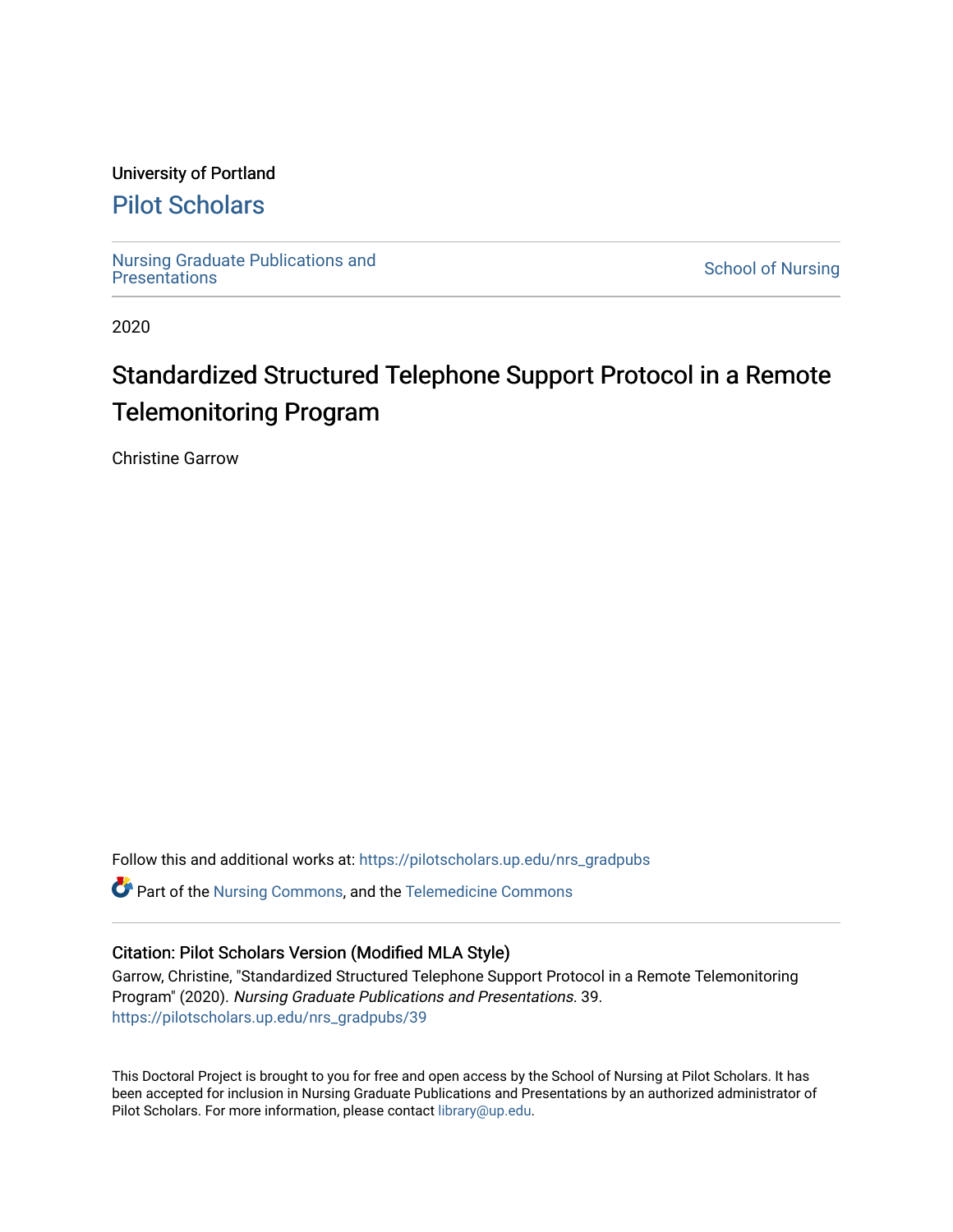Standardized Structured Telephone Support Protocol in a Remote Telemonitoring

Program

Christine Garrow, RN, BSN, DNP Student

University of Portland School of Nursing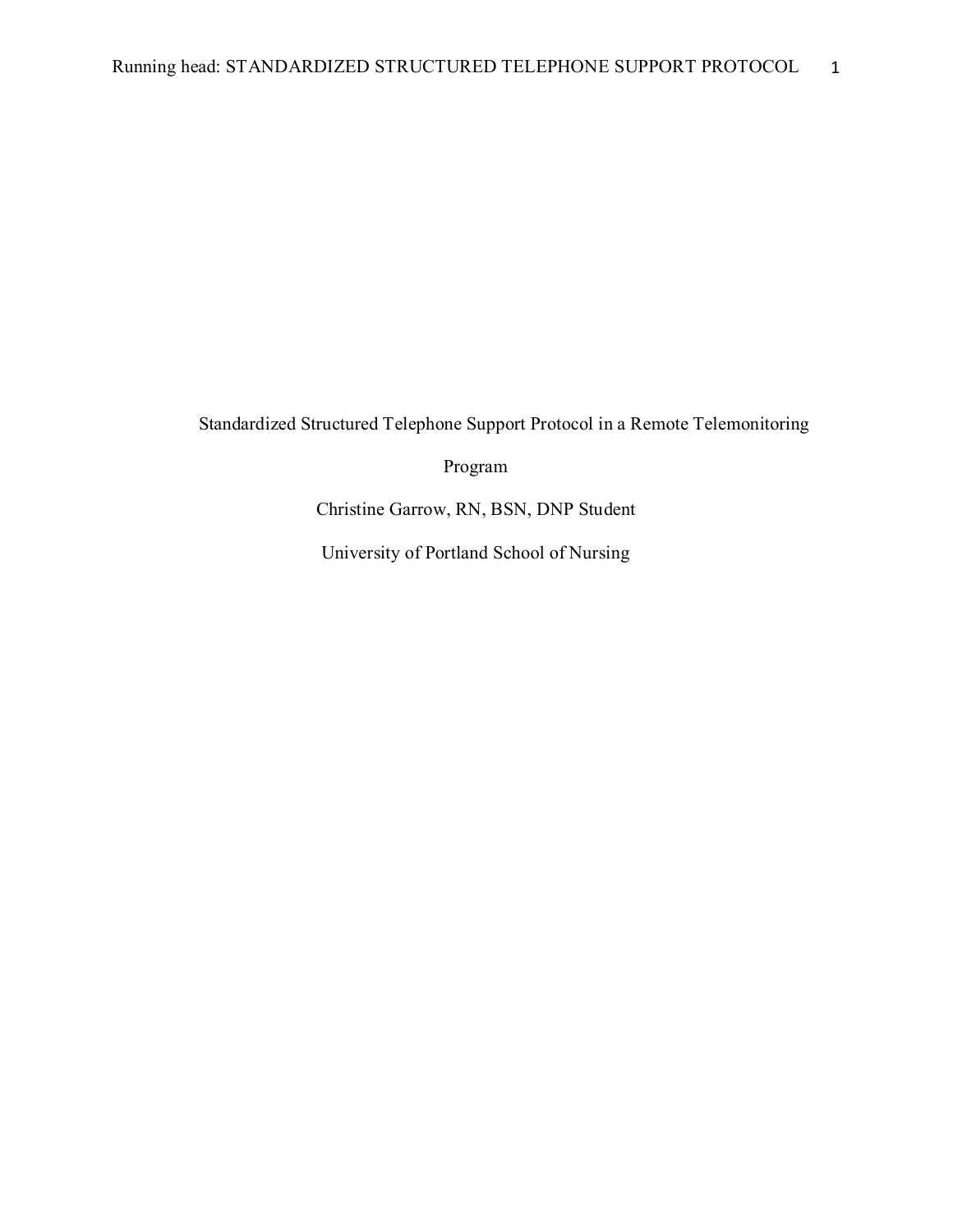Telemonitoring programs remotely monitor patients with heart failure to help clinicians recognize the signs and symptoms of clinical deterioration to avoid hospital readmissions (Kulshreshtha, Kvedar, Goyal, Halpern & Watson, 2010). These programs include in-home telehealth devices to monitor patient weight and vital signs, as well as Structured Telephone Support (STS) in the form of education provided over the telephone and monitoring of patient self-care activities. STS interventions rely on the registered nurse's (RNs) individual clinical judgment and experience to ask the patient pertinent questions and gather relevant data. Evidence supports the use of standardized communication protocols to reduce communication errors and improve patient outcomes (Vardaman, et al., 2012; Townsend-Gervis, Cornell & Vardaman, 2014).

A review of the telemonitoring program at a Regional Medical Center cardiology clinic revealed lack of a formal STS protocol and a need for standardization of STS delivery. The purpose of this quality improvement project is to implement a standardized protocol for STS delivery, in order to support RN decision making and increase patient engagement in self-care activities.

# **Background**

A translational research study was initiated by State University, Regional Health System and Health Technology Company to assess the effect of remote telemonitoring on patients with heart failure. The study aimed to further substantiate how the use of in-home telehealth devices could be successfully used to remotely monitor Medicaid patients with heart failure (TSAP II, 2018). Remote monitoring of this high utilization population helped clinicians and patients monitor the signs and symptoms of clinical deterioration to avoid hospital readmission and promote patient engagement in at home heart failure self-care. STS was an intervention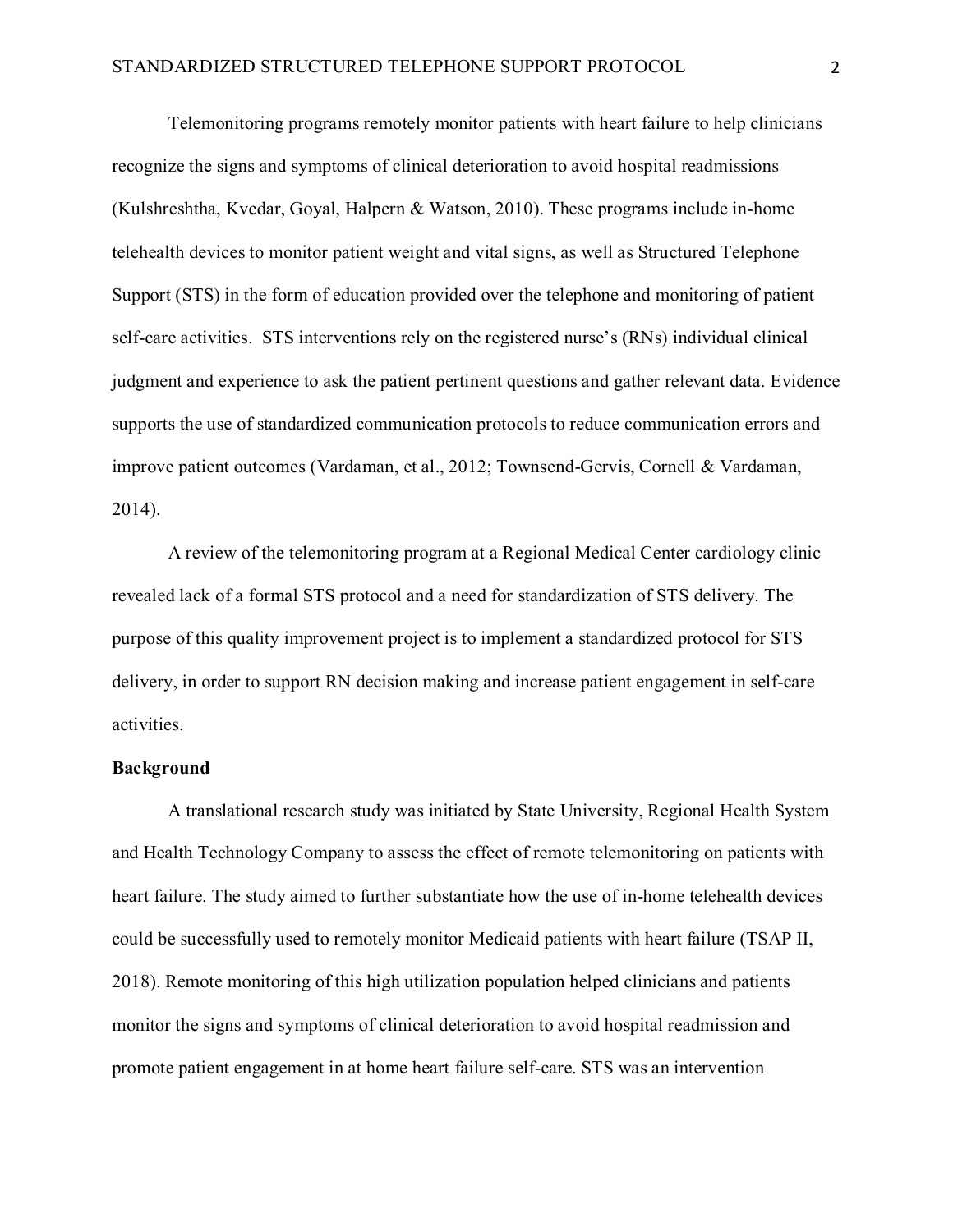imbedded into the research study to monitor and respond to patient data received from the inhome telehealth devices, as well as address patient concerns.

# **Description of Clinical Problem**

The remote monitoring program at the Regional cardiology clinic lacked a standardized protocol for STS delivery. Evidence shows STS as an effective intervention to promote and increase patient engagement in self-care activities related to heart failure (Inglis, Clark, Dierckx, Prieto‐Merino & Cleland, 2015). However, STS relies on individual clinical judgment and experience of the RN implementing the telephone support. The use of standardized communication tools in health care has been shown to reduce communication errors and improve patient outcomes (Vardaman, et al., 2012; Townsend-Gervis, Cornell & Vardaman, 2014). Welldeveloped protocols guide healthcare providers to gather complete data sets, provide thorough education and enhance communication with other providers (Vardaman, et al., 2012). Reliance on individual clinical judgment and experience alone could lead to failure in one of these categories.

STS is loosely defined in the literature as "education provided over the telephone", or "monitoring of self-care management through telephone encounters" (Inglis, Clark, Dierckx, Prieto-Merino & Cleland, 2015). A gap in the literature exists regarding the details of the content of structured telephone interactions. Failure to properly define STS may lead to ineffective or incomplete delivery of telephone support. Clarifying details of STS content are necessary to ensure efficacy of the intervention.

# **Background and Significance**

Heart failure (HF) is a chronic cardiovascular condition characterized by a weakening of myocardial tissue, resulting in ineffective pumping of blood from the heart to vital organs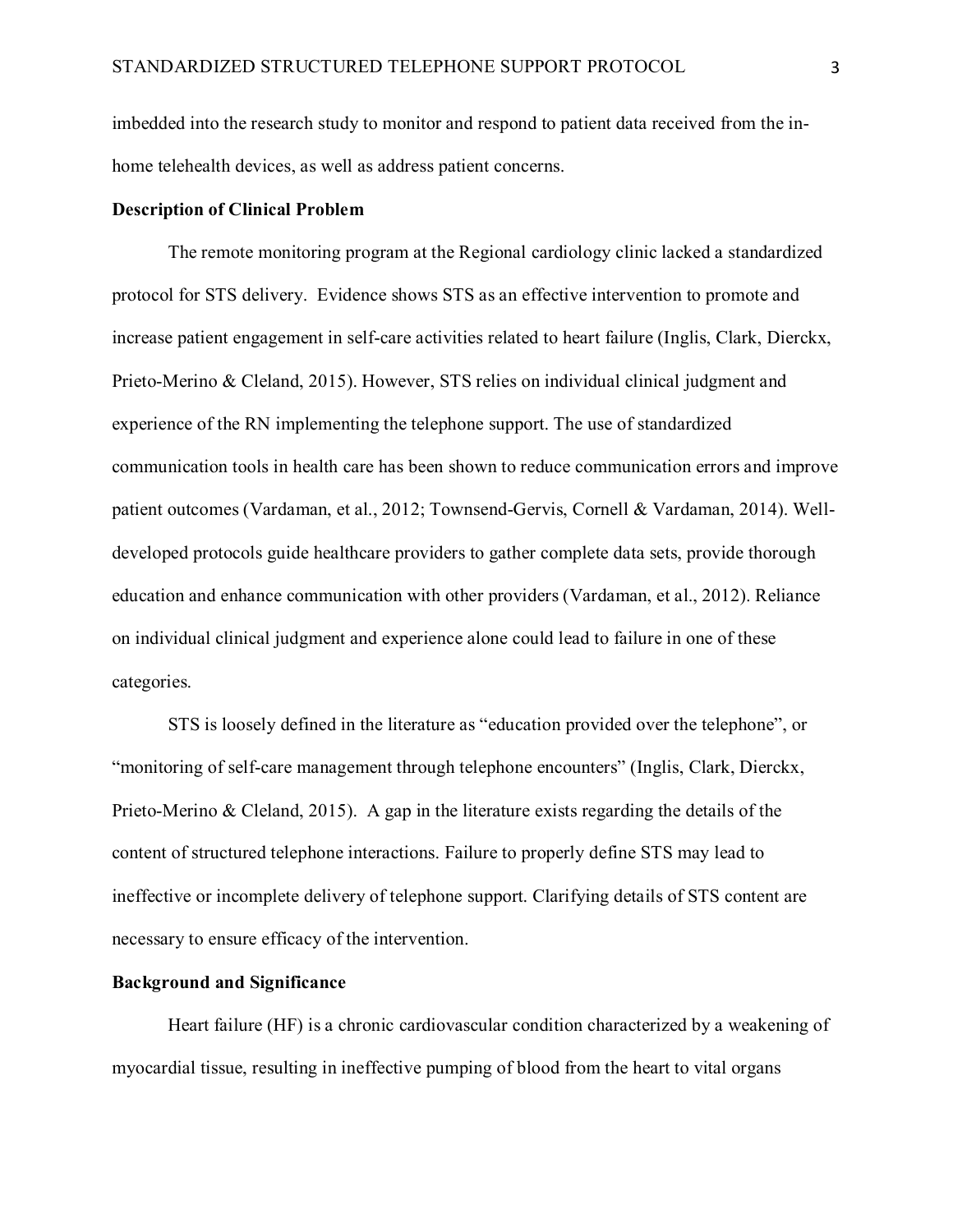throughout the body (American Heart Association, 2017). The incident of HF increases with age, with the elderly making up 80% of the population with HF (Díez-Villanueva & Alfonso, 2016). Currently, an estimated 5.7 million people in the United States have HF with an expected increase of up to 8 million by the year 2030 (Díez-Villanueva & Alfonso, 2016). HF is the most common cause of hospitalization in adults aged 65 years and older and the number of HF related hospitalizations is likely to increase as the U.S. population ages (Zavertnik, 2014).

Hospital readmission rates for HF patients continue to be above 20% despite efforts to manage readmission (Ziaeian & Fonarow, 2016). Attempts to reduce readmission rates focus on supporting and promoting self-care behaviors at home, through improving in-hospital and postdischarge care, increasing patient knowledge of condition and providing remote care (Zavertnik, 2014).

Riegal, Dickson and Faulkner (2016) define self-care as "a naturalistic decision-making process that influences actions that maintain physiologic stability, facilitate the perception of symptoms, and direct the management of those symptoms" (p. 226). Majority of the responsibility of managing HF symptoms falls on patients, who must make daily decisions about self-care activities at home. Patients must make dietary choices, take prescribed medications, monitor their weight and vital signs and engage in physical activity as part of their self-care routine. Patient must be able to recognize the signs and symptoms of HF exacerbation and take action to address worsening symptoms in order to avoid a medical emergency. It is understood that poor symptom management or failure to identify worsening HF symptoms results in hospital readmission (Gardetto, 2011).

STS assists patients in at-home HF self-care through direct RN-to-patient communication targeted at correcting behaviors that worsen HF. Through STS, RNs can respond and intervene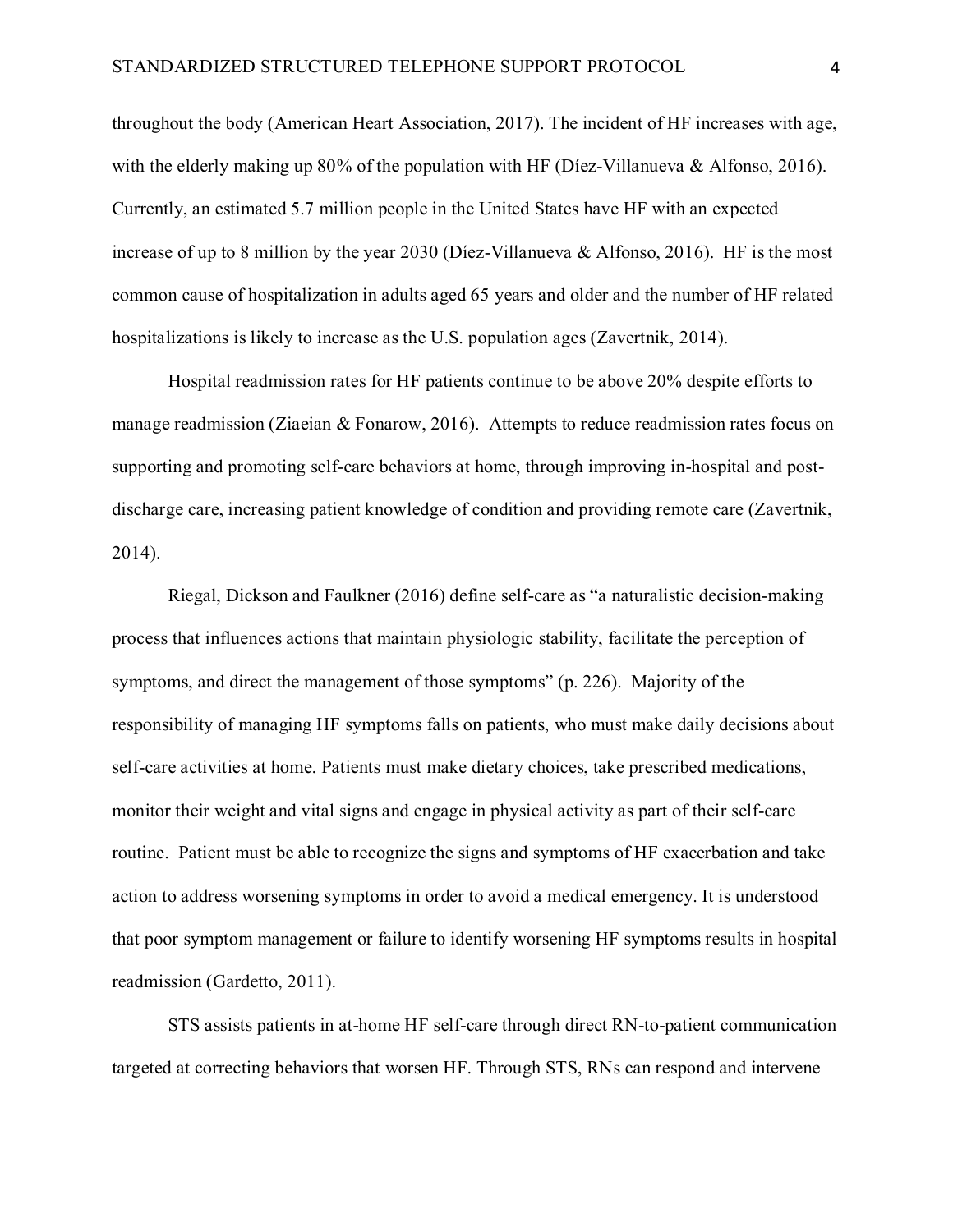when patient data indicates exacerbation. STS increases patient knowledge of HF through RN provided education, which helps engrain cognitive connections linking changes in vital signs or at-home behaviors which lead to worsening HF symptoms.

# **Aims/Purpose**

The purpose of the project was to standardize the delivery of STS to HF patients participating in the remote telemonitoring research study. Implementation of a communication protocol aimed to standardized delivery of RN-to-patient telephone support and engage patients in at-home HF self-care. Use of a communication protocol helped ensure the RN gathered complete data sets, asked pertinent and relevant questions and properly assessed self-care activities. Further, the project aimed to add to the existing literature which lacked detailed descriptions of STS content.

#### **Methodology**

This project used a nonexperimental design which aimed to standardize STS delivery among RNs employed by the Regional cardiology clinic. Data collection was based on observation of number of alerts generated by patient data exceeding threshold, RN response to alerts (via RN generated note in online portal), content of RN generated note, and patient engagement in self-care activities (as evidenced by fewer incidences of data exceeding threshold). Protocol design focused on inquiry, assessment and intervention of patient data when data exceeded pre-set thresholds triggered by changes in weight, blood pressure and failure to use at-home devices.

 Participants in the remote telemonitoring study are required to use telemonitoring devices such as a scale, blood pressure cuff and medication management device each day. All devices are wirelessly connected to a Bluetooth hub that collected and transmitted data to an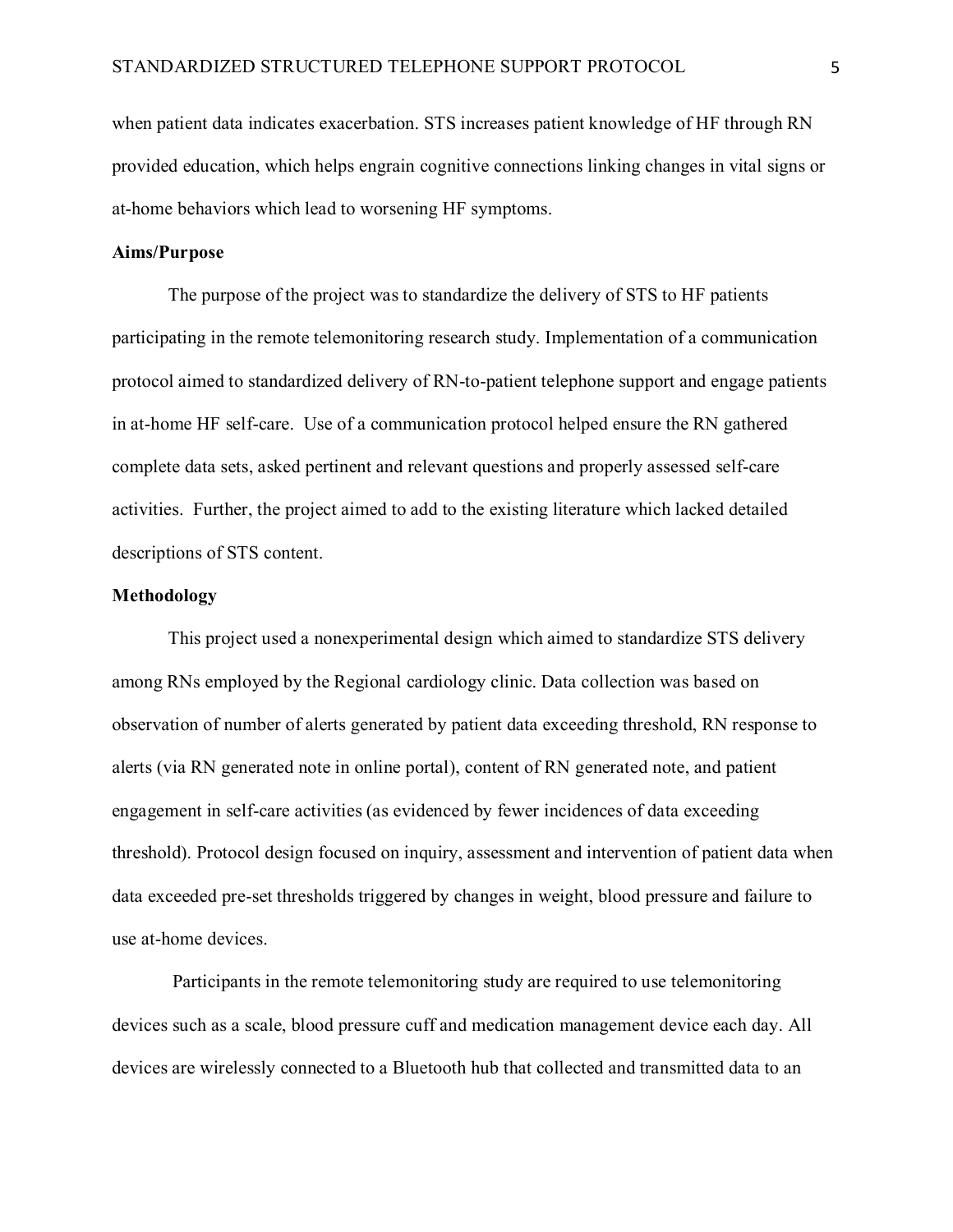online portal. The data was then accessed and evaluated by the authorized healthcare team. When patient data exceeded predetermined thresholds, an alert message was sent to the online portal to be reviewed by the RN. The RN then contacts the patient via telephone to inquire, assess and intervene using STS. The STS communication protocol was tool to guide RN delivery of STS. Protocol efficacy was dependent on RN willingness to use protocol, RN understanding of reasons why alerts are generated, comprehensiveness of protocol in capturing possible causes for alert generation, and usability of protocol. For the purposes of this project, the protocol was designed to address alerts generated in response to data related to changes in weight, blood pressure and device use only.

# *Participants*

Project participants include the patients enrolled in the remote telemonitoring program and the Regional cardiology clinic staff. The remote telemonitoring participants are a convenience sample, chosen by clinic staff based on inclusion and exclusion criteria. A total of 11 participants were enrolled in the study by May 2019. Inclusion criteria included being members of Regional Health System, must be followed by a cardiologist at Regional cardiology clinic, aged 50 years or older, have a known diagnosis of HF, be capable of using device equipment or in the care of caregiver who can perform duties, weight maximum of 400 pounds, proficiency in English language, working telephone, and must be agreeable to study requirements.

Additional project participants were those whom the communication protocol was designed for, including the Regional cardiology clinic RN and two part-time RNs who responded to alerts when the primary RN was unavailable. The Regional Health System HF coordinator reviewed and endorsed the communication protocol but did not use it directly. The protocol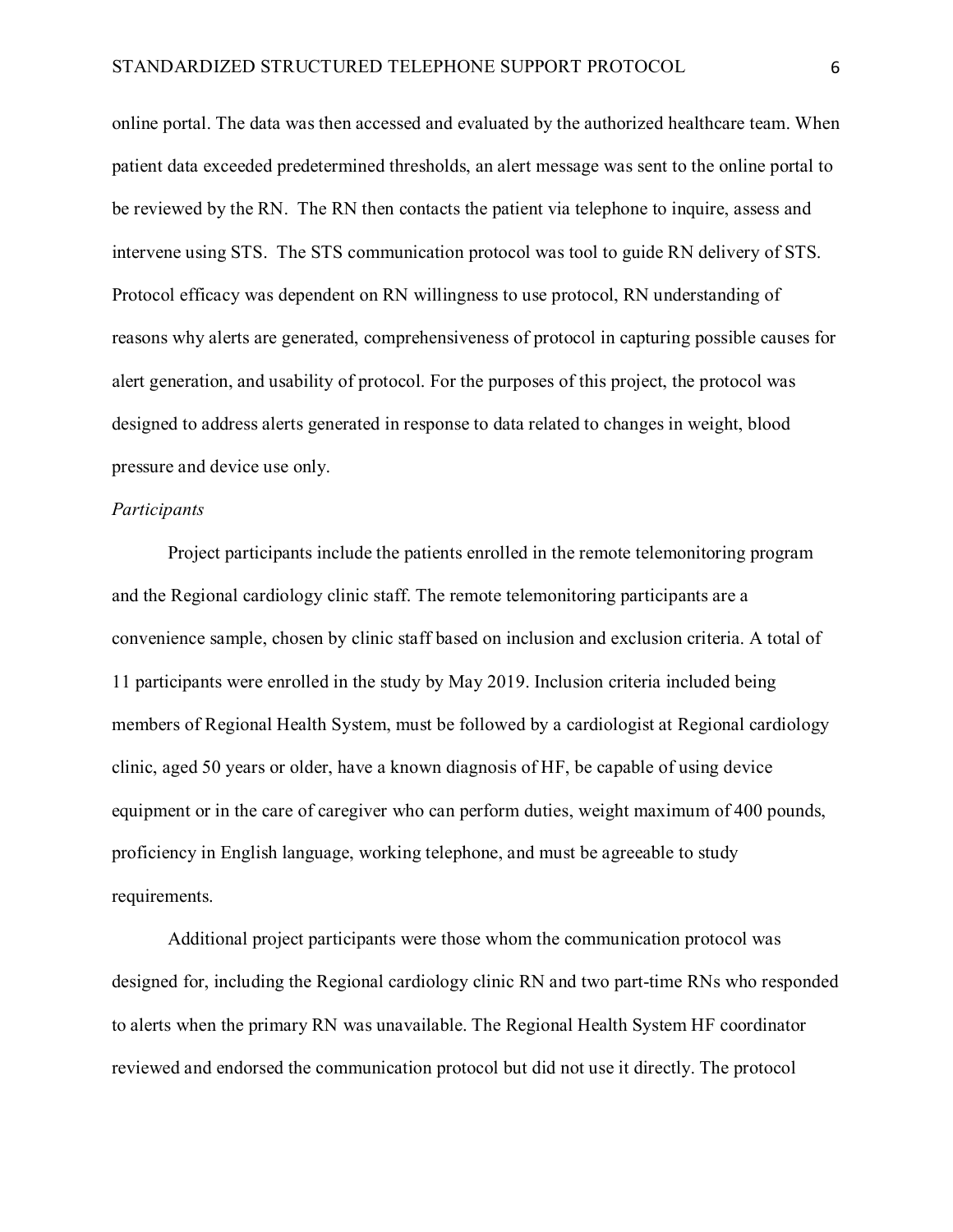design encompassed RN scope of practice and was approved by the Regional Health System HF coordinator who managed the remote telemonitoring program.

# *Setting*

The STS protocol was implemented at the Regional cardiology clinic which was the primary site of the remote telemonitoring research study. At the time of project implementation, The Regional Health System cardiology clinic was a newly acquired out-patient clinic which focused on cardiovascular health and disease. The office is located on the Regional Health System campus, in the medical office building. The cardiology clinic served patients residing in Vancouver and SW Washington, including Camas, Battle Ground and Ridgefield. The population is primarily white (82.2%), 16.4% Hispanic/Latino, 2.2% black or African American, 5% Asian. A growing portion of Clark County population is foreign born (16.4%) with a small sub-population of "Slavs" (Legacy Salmon Creek Medical Center, 2018).

According to 2017 data, 9.3% of population is living in poverty and over 15% of households received SNAP benefits. 92% of adults in Clark County have at least a high school diploma and 26.9 have at least a four-year college degree (Legacy Salmon Creek Medical Center, 2018).

### *Intervention*

In order to address the lack of standardization of STS delivery in the remote telemonitoring program, we designed a communication protocol to be used when RN responds to alerts generated by patient data that exceeded predetermined thresholds or when data was not received by at-home devices.

Data alerts were categorized as either "yellow", "red", or "no device reading". Yellow alerts were generated when patient weight or blood pressure was only slightly above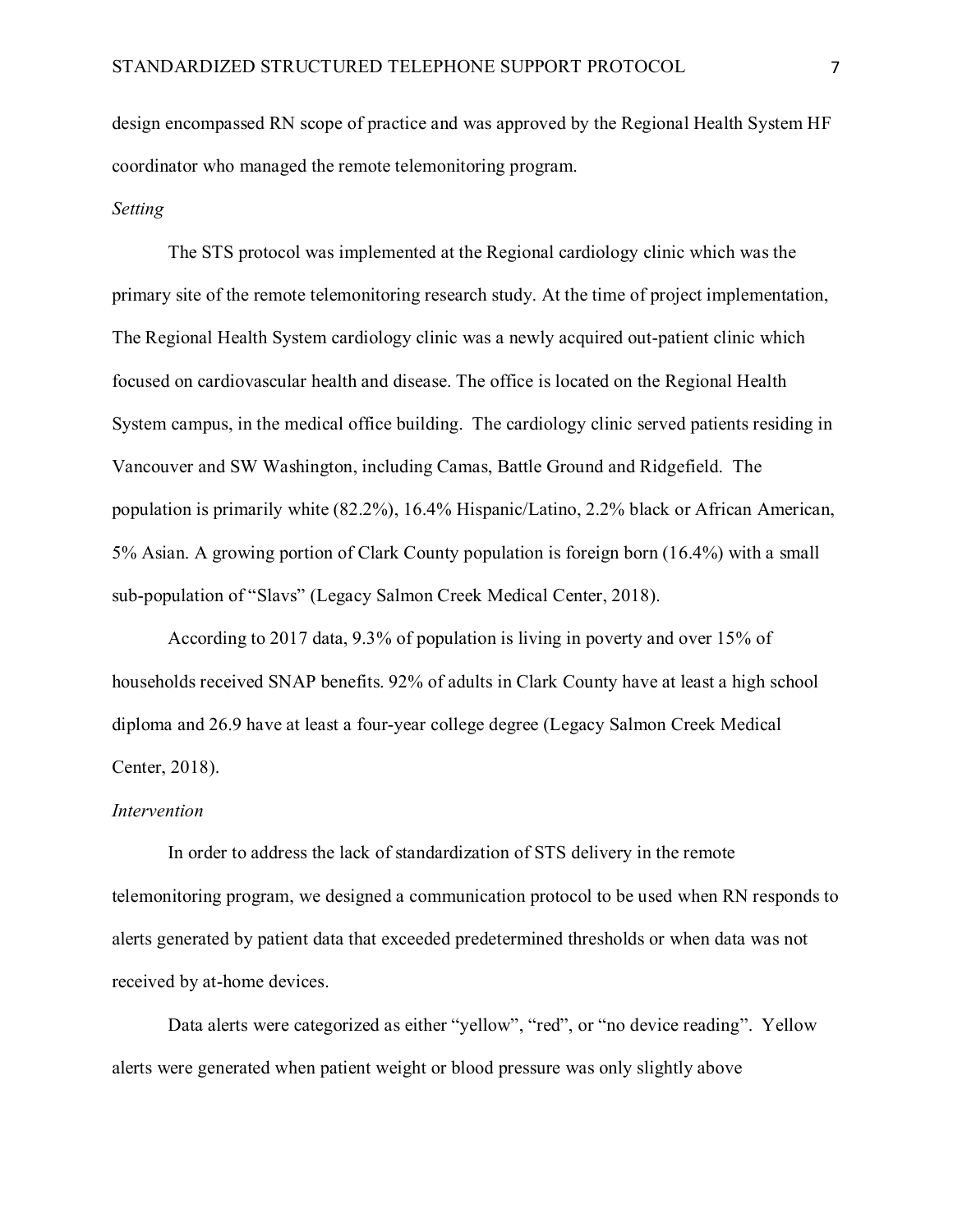predetermined setpoints. Red alerts were generated when weight or blood pressure exceeded threshold. Alerts were also created when the at-home devices did not receive data by a pre-set time each day. The thresholds and timeframes were unique to each study participant.

The STS protocol included a suggested telephone greeting, questions related to proper use of devices, proper attire when using devices, education about traveling with devices, inquiry about other individuals who may have access to devices and troubleshooting device use and malfunctions. Questions related to HF exacerbation symptoms, such as increased shortness of breath, edema, orthopnea, activity tolerance, changes in diet or sodium intake, medication adherence, oliguria or polyuria, chest pain or pressure, fluid intake and daily recordkeeping of vital signs were also included (see appendix A).

The protocol was organized into categories of pre-assessment and assessment questions and interventions. The pre-assessment portion was further divided into clinical and non-clinical sections to help RN organization and thoroughness. These categories mirrored the clinical judgment process and ensured complete information gathering, accurate decision making and appropriate intervention in a step-wise fashion.

# **Implementation**

Implementation began in April 2019 after IRB approval. First recorded RN use of protocol occurred at the end of May 2019. The RNs were provided with copies of the STS protocols for weight and blood pressure, with requests to record each time the protocol was initiated and any feedback regarding efficacy. Weekly check-ins with the RN were attempted to assess use, RN satisfaction and to identify any necessary modifications. After the first month of implementation, it was determined RNs did not need to record each instance of use, as this information could be gathered through retrospective review of notes recorded in response to data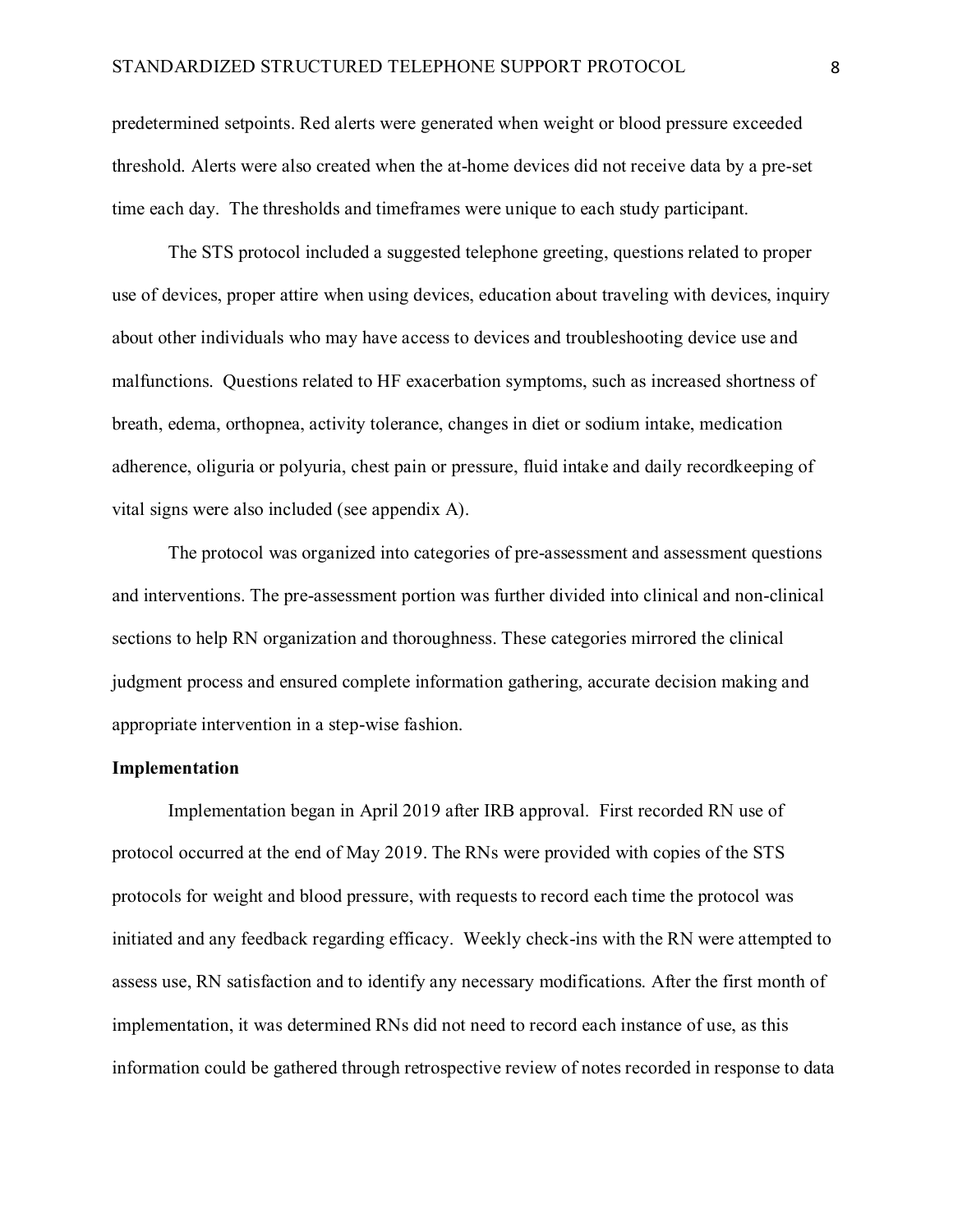alerts. An updated protocol was created with modifications to more fully capture data alert scenarios. The RNs were invited to use the updated version, however, the initial version remained in use.

# **Evaluation Plan**

Retrospective data collection was used to assess the number of alerts generated, RN response to alerts via notes recorded in the on-line portal message center, note content and patient engagement in self-care activities (as evidenced by fewer incidences of data exceeding threshold). RN fidelity to intervention was assessed based on note content.

Post-project RN satisfaction was assessed during a phone meeting. The meeting discussed attitudes regarding protocol use, RN understanding of standardized STS and satisfaction with protocol. Clinical outcomes were assessed using retrospective data collection looking number of alerts generated post protocol implementation.

### **Results**

Data was collected through retrospective review totaling the number "red" alerts generated each day for BP and weight readings over a 10-week period. "Yellow" alerts were excluded from data collection as they did not consistently trigger protocol use. "No device reading" alerts were included in the total, as these alerts could indicate the patient has failed to use their devices properly. The number of notes recorded by RN and content of the notes were analyzed for evidence of protocol use. Note content was categorized by inclusion of protocol use, no protocol use, or partial use. Partial use was defined as a note generated by RN in which there was no direct patient contact but evidence of electronic medical record review of weight and/or BP trends and acknowledgement of the alert in note content. Example partial use note: "Weight trending down overall, no need to contact patient. Will continue to monitor". Notes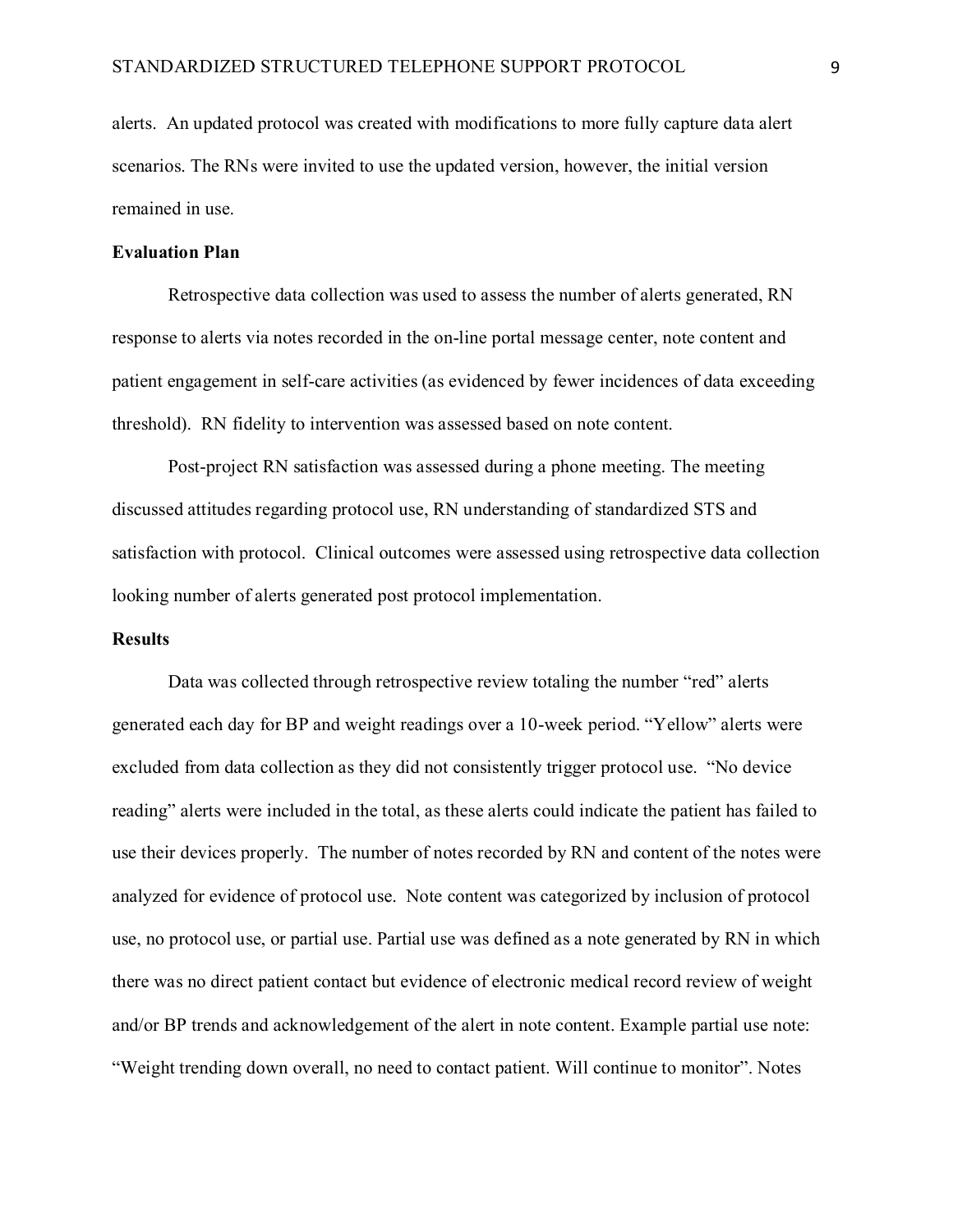categorized as "no protocol use" reflect situations in which patients were enrolled in remote telemonitoring study but had not yet received the devices (therefore triggering "no device data" alerts) or if a patient was awaiting a replacement device due to damage or malfunction. Example no protocol use note: "Device hub not delivered".

Frequency statistics were used to analyze the total number of patient data alerts over the 10-week period and incidence of protocol use over the same time period. Descriptive statistics were run to analyze factors that impacted alert response and notes recorded. These factors included clinic closure (weekends and holidays) and primary clinic RN day out of clinic (typically Tuesdays).

 There was a total of 495 alerts and a total of 146 notes recorded between May 17, 2019 to July 19, 2019. Alerts generated when patient devices were not yet delivered totaled 92, with 33 corresponding notes indicating "device not delivered". A breakdown of the factors which impacted alert response and notes recorded are depicted in the following table.

| Number of notes identified as "device not      | 12  |
|------------------------------------------------|-----|
| delivered"                                     |     |
| Number of days the clinic was closed (weekends | 19  |
| & holidays)                                    |     |
| Number of weekdays primary RN not in clinic    | 9   |
| (Tuesdays)                                     |     |
| Number of alerts when clinic closed            | 134 |
| Number of notes when clinic closed             | 22  |
| Number of alerts when primary RN not in clinic | 87  |
| Number of notes when primary RN not in clinic  | 26  |

Of the 495 total alerts generated, 269 of those alerts occurred during regular clinic hours and were generated in response to patient BP or weight exceeding predetermined thresholds ("red" alerts). There were 101 notes recorded in response to red alerts during regular clinic hours, indicating 37.5% fidelity to protocol use. See appendix B for breakdown of alert type.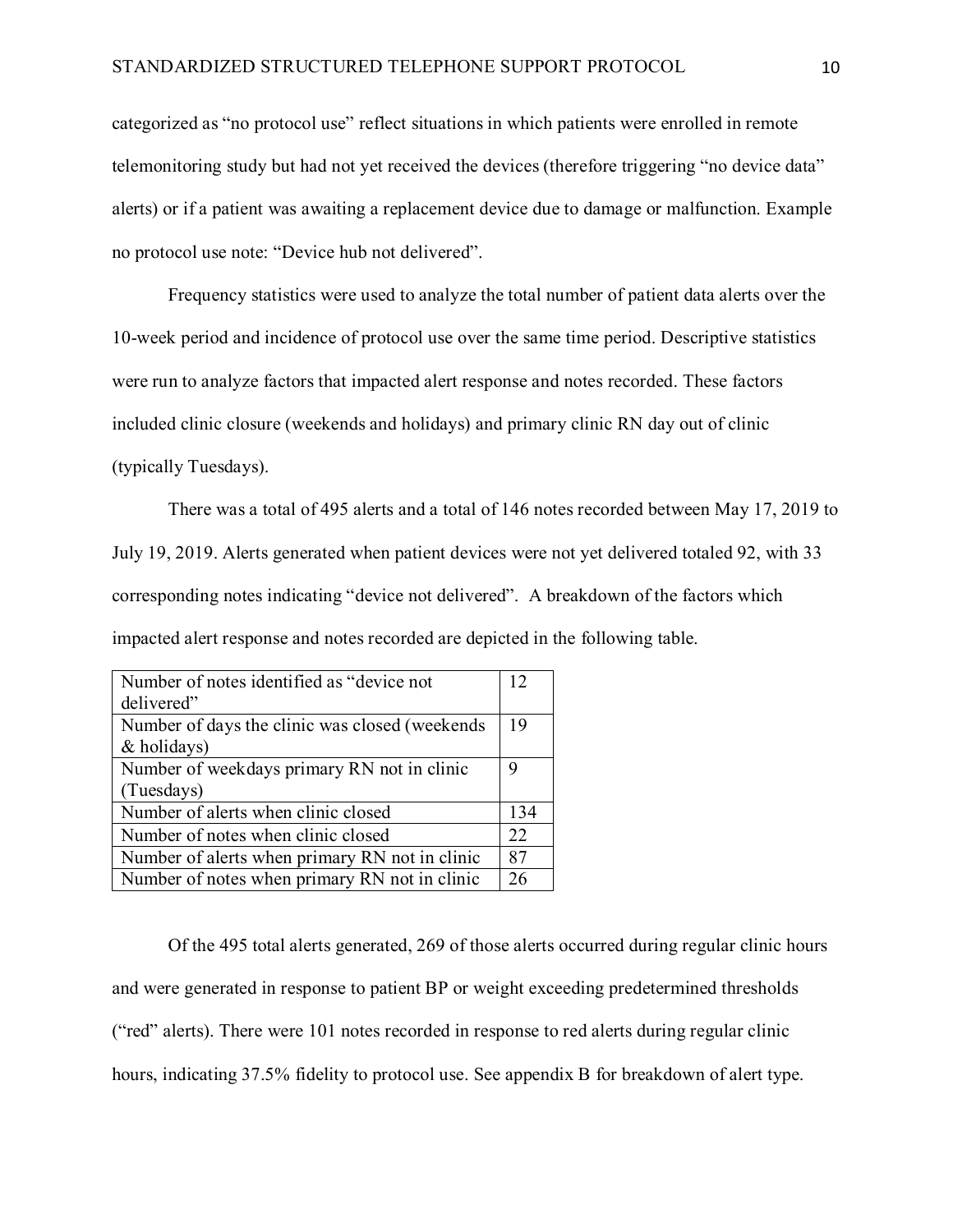## **Discussion**

The purpose of the project was to standardize the delivery of STS to HF patients participating in a remote telemonitoring program and engage patients in at-home HF self-care. Development and use of a communication protocol sought to ensure RN collection of complete data sets, asking of pertinent and relevant questions and proper assessment of patient self-care activities. Further, this project added to the existing literature which lacked a detailed descriptions of STS content.

The goal at initiation was 80% fidelity to intervention. Based on the data, actual fidelity to protocol was 37.5%. There were significant factors which contributed to the failure to reach goal, most notably the clinic RN's workload and workflow. Throughout the implementation process, the primary RN encountered competing responsibilities between the telemonitoring program and regular clinic duties. These factors limited the frequency in which the RN responded to alerts and the number of notes recorded. RN clinic work responsibilities had little variation over the 10-week period. This factor may explain why the number of notes remained consistent over the 10-week period despite the number of alerts decreasing in frequency (see appendix C).

The primary clinic RN did report the protocol to be helpful, although she noted that as time progressed, she referenced the protocol less frequently as she became more familiar with protocol elements and as she gained familiarity with patient-specific behaviors which may have triggered the alert. The protocol was designed for instances when patient data *exceeded* predetermined thresholds at the upper limit. However, in certain instances patient data triggered an alert for crossing the lower limit of the threshold. The protocol did not include elements to assess for this situation.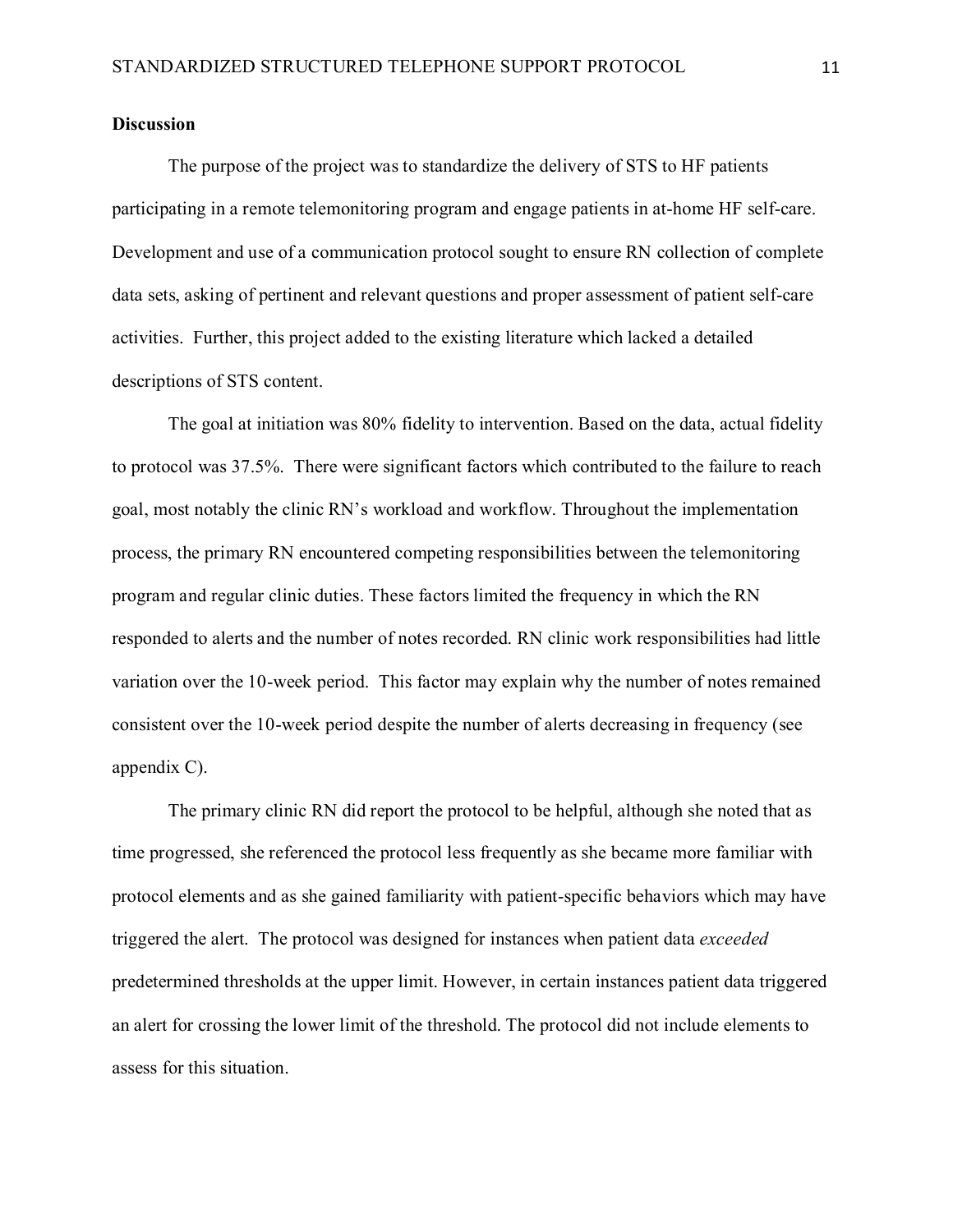The number of alerts decreased over the 10-week period. This observation may signify evidence of behavior change among study participants. As time progressed it is likely patients gained better understanding of HF self-care activities and modified those behaviors which triggered an alert, thereby contributing to fewer alerts. The decline in alert frequency over time could also indicate fewer device malfunctions and/or complete delivery of device kits to all study participants. Further, fewer alerts could suggest tighter BP and weight control through adapting and adjusting treatment plans throughout the study.

#### *Implications for Practice*

Failure to attain the goal 80% fidelity to protocol does not necessarily indicate protocol failure. Rather, the failure to reach goal was influenced by a number of factors, most notably RN engagement in project. RN fidelity to tool was only one measure of protocol success.

There were numerous variables impacting number of patient alerts over time and it was difficult to determine which factors which contributed to the decrease in alert frequency. It can be inferred that RN-provided education delivered via STS contributed to this decrease as STS helps patients learn how to successfully manage HF at home. Acquired knowledge through telephone interactions helps patients avoid behaviors that result in increased BP or weight, thereby resulting in fewer incidences of data triggering alerts over time. Therefore, the inclusion of STS as part of remote telemonitoring programs is recommended to improve patient engagement in at- home HF self-care activities. Additional implications for practice include anticipation of barriers that impede successful implementation. Clinic culture and readiness for change are integral components to ensuring stakeholder buy-in and engagement. A microsystem assessment is recommended to uncover the clinic milieu and aide the project manager in developing an appropriate implementation timeline. If it is determined that the clinic is ready to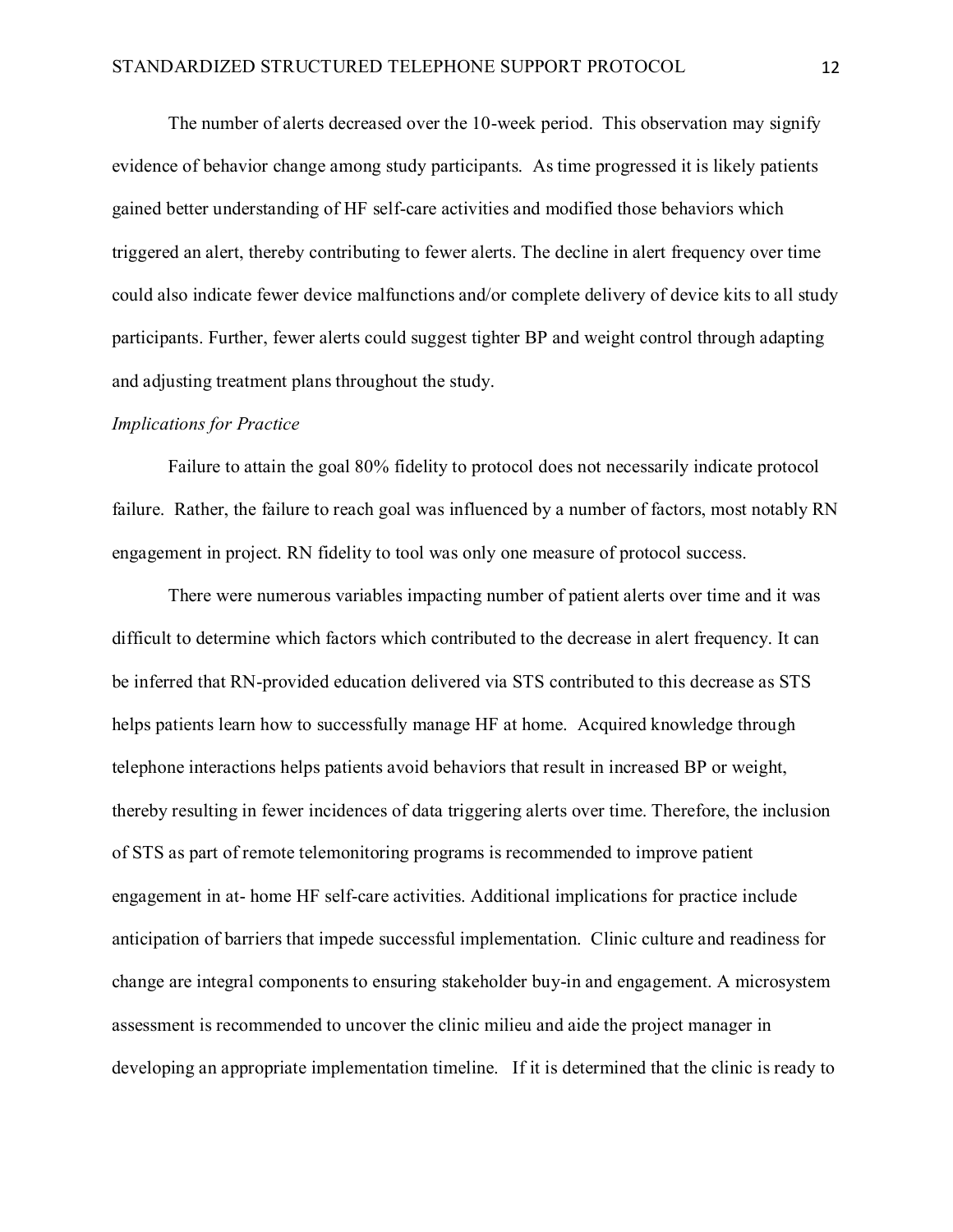participate in the protocol use, it is recommended to interact with key stakeholders early and often to empower stakeholders to use the protocol and provide input regarding usefulness and efficacy.

## **Lessons Learned**

- 1. Assess clinic culture and readiness for change prior to implementation. The remote monitoring program was initiated at the Regional Health System cardiology clinic at a time when the clinic was undergoing an institutional affiliation change. The affiliation change resulted in an increased patient panel, which lead to the hiring of new providers and staff to accommodate the increase. The clinic culture reflected the uncertainty and pressure associated with a large increase in patient load and unfamiliar coworkers. This significant change in workflow and workload made implementation of the remote monitoring program difficult as staff felt they did not have the time take on additional responsibilities. The staff's resistance to take on the additional work associated with the remote monitoring program carried over created challenges during the STS protocol implementation process.
- 2. Top-down initiation of practice change creates resistance. Top-down project management is based on hierarchical structure in which decisions come from administrators in upper management and staff are expected to comply with the decisions. This approach fails to consider the limitations of staff involved in project carry-out. The decision to implement the remote telemonitoring program was made without seeking input from the cardiology clinic staff. Including all team members in decisions which affect their workload and workflow helps to reduce resistance to change.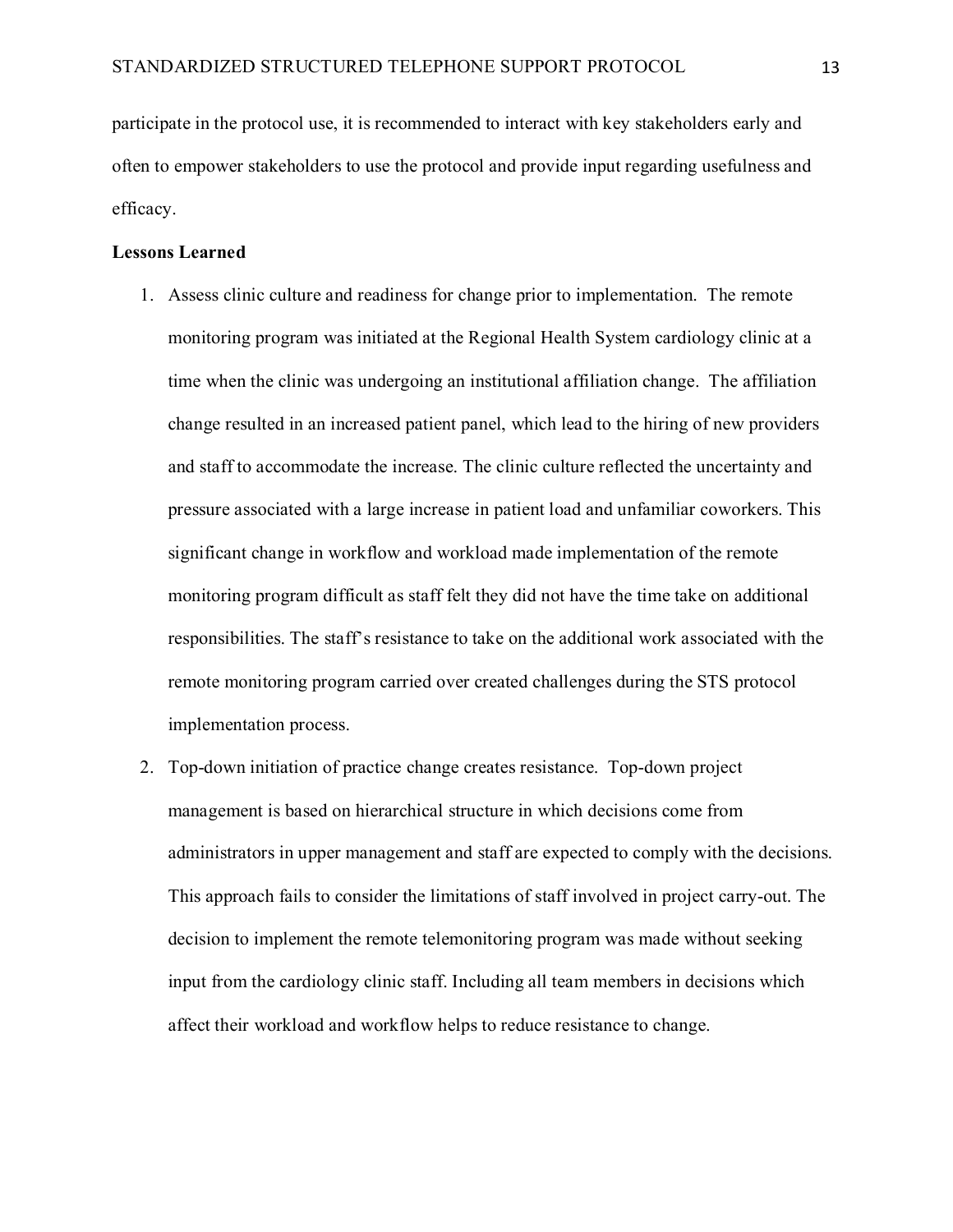- 3. Confirm stakeholder engagement and buy-in prior to implementation. The primary stakeholder in STS protocol DNP project was the primary clinic RN. RN engagement and buy-in was necessary for effectiveness of the intervention. The protocol was designed to *reduce* the workload and *improve workflow* for the clinic RN. However, because the RN felt overwhelmed by the responsibility of managing patient alerts, incorporating the protocol into practice was seen as an additional commitment and therefore initially disregarded.
- 4. Personal leadership style impacts stakeholder engagement. In developing a leadership style that best suits one's individual personality, it is important to remain flexible. Leadership style should align with project goals while simultaneously meeting the needs of stakeholders. Adapting leadership style to the unique requirements of the project team helps ensure successful implementation.
- 5. Patient needs will drive telephone communication and engagement in self-care activities. STS is an evidenced based intervention in the form of remote patient management provided through structured telephone contact between patients and health-care providers and a reporting of symptoms and/or physiological data. Telephone encounters range from attempts to engage and motivate patients in self-care activities to early intervention of worsening symptoms. Variation in individual patient situations inevitably leads to unexpected and unpredictable telephone encounters. STS offers a unique type of compassionate healthcare in which patients feel supported by the individual attention of a telephone call, while presenting an opportunity for providers to manage health remotely. When patients are contacted regarding concerning vital signs or symptoms, they often express gratitude for the personal attention to their care.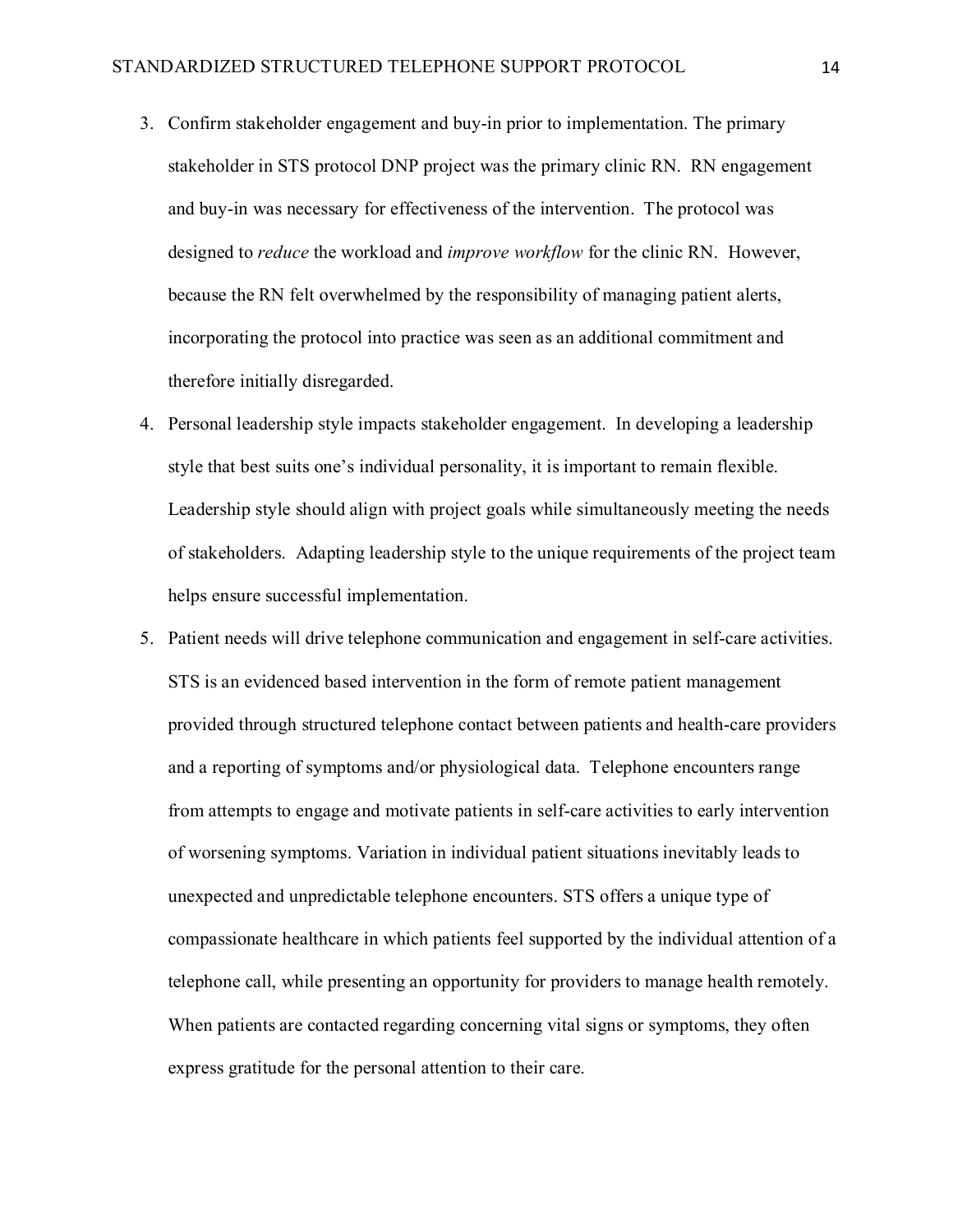# *Limitations*

Due to the presence of numerous variables with the potential to affect alert patterns and note generation, it is impossible to determine the true cause of the decline in alert frequency over time. One strategy to eliminate this uncertainty would be to compare the number of alerts of a control group against an intervention group. The comparison would offer insight into the effect of the protocol assuming all other variables were controlled for.

The remote telemonitoring study was initiated by upper management at the Regional Health System medical center. The study timeline was developed without input from the cardiology clinic staff, yet expectations to carry out study requirements remained unchanged after clinic staff expressed concerns about workload and competing responsibilities. The necessity to move forward with project implementation despite the clinic RNs resistance to participate, created barriers to successful implementation. If the implementation timeline had been better suited to clinic needs, it is likely that fidelity to protocol use have been closer to the desired goal.

Research supporting the efficacy of STS fails to include recommended content of telephone interactions. Without standardization of STS content, it is difficult to determine exactly what language is most effective in influencing patient behavior. Due to the lack of evidence-based recommendations for STS content, conclusions cannot be made regarding the true efficacy of the protocol.

# **Conclusion**

An STS protocol is recommended as part of remote telemonitoring program. RN- patient telephone interactions are an essential component of at-home HF self-management. Standardized delivery of STS provides assurance that each telephone interaction includes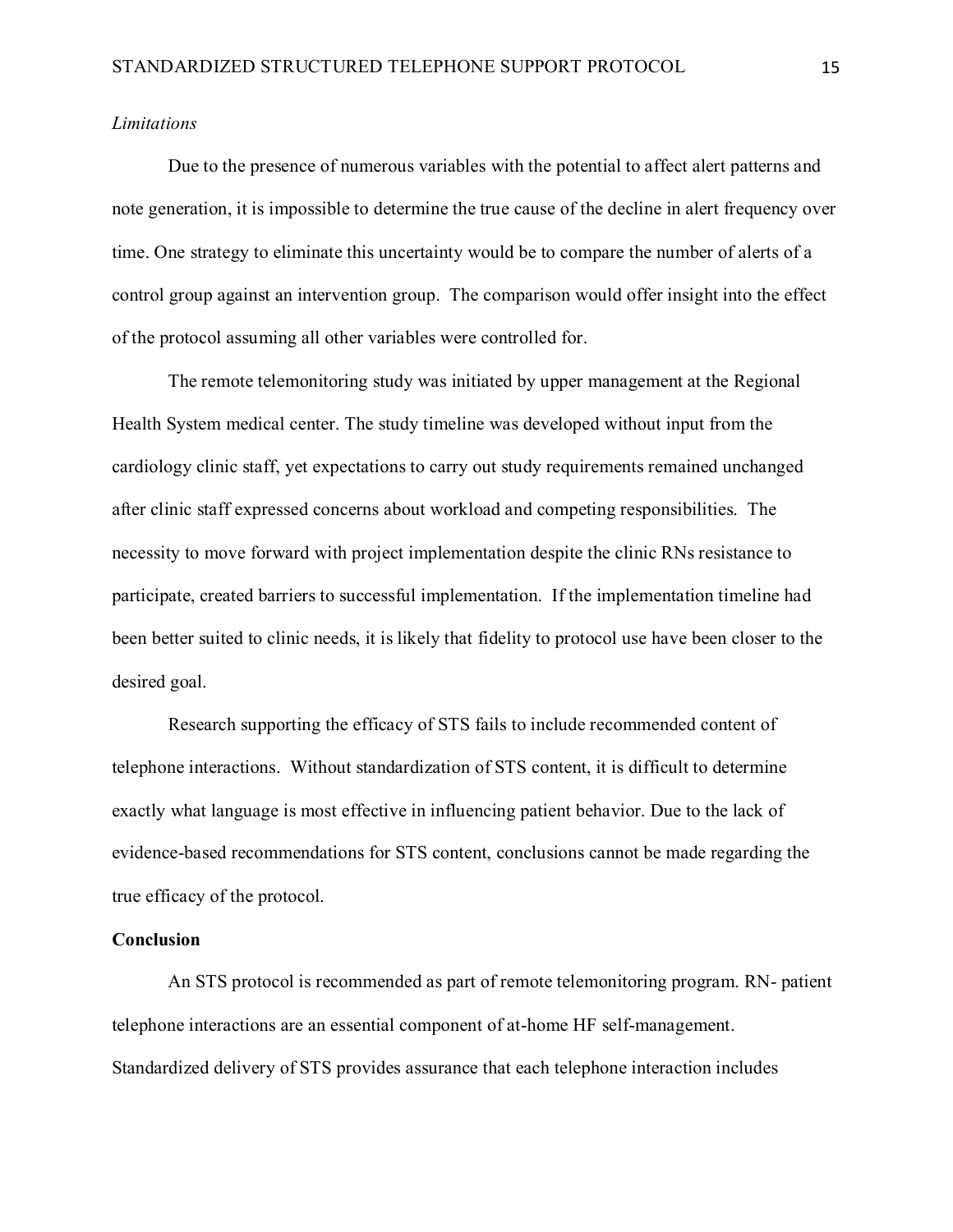education, encouragement and intervention as appropriate. Initiating the implementation process at time that best aligns with the needs of the clinic is recommended to ensure stakeholder engagement. Inclusion and consideration of staff input can help the project manager develop an implementation plan that best supports project goals. Suggestions for future development and implementation of STS protocols include ensuring stakeholder buy-in prior to implementation thorough maintaining an active presence throughout the project and developing strong relationships with key project participants.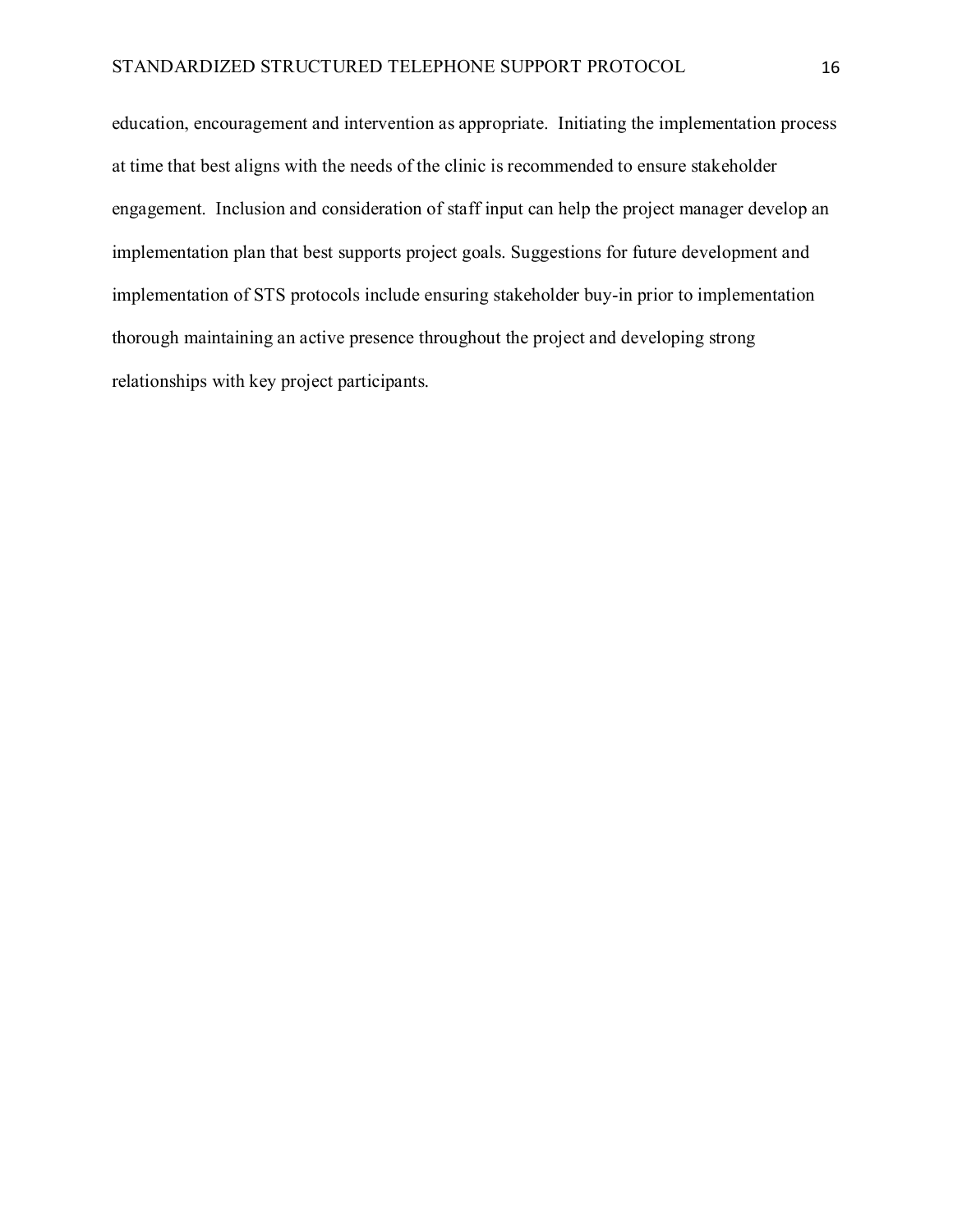#### References

- Díez-Villanueva, P., & Alfonso, F. (2016). Heart failure in the elderly. *Journal of geriatric cardiology: JGC*, *13*(2), 115–117. doi:10.11909/j.issn.1671-5411.2016.02.009
- Gardetto N. J. (2011). Self-management in heart failure: where have we been and where should we go?. *Journal of multidisciplinary healthcare*, *4*, 39–51. doi:10.2147/JMDH.S8174

Inglis, S.C., Clark, R.A., Dierckx, R., Prieto-Merino, D. & Cleland, J.GF. (2015). Structured telephone support or non-invasive telemonitoring for patients with heart failure. *Cochrane Database of Systematic Reviews*, *2015*(10). 1-185. doi: 10.1002/14651858.CD007228.pub3.

- Kulshreshtha, A., Kvedar, J.C., Goyal, A., Halpern, E.F. & Watson, A.J. (2010). Use of remote monitoring to improve outcomes in patients with heart failure: A pilot trial. *International Journal of Telemedicine and Applications*, *2010*, 870959. doi:10.1155/2010/870959
- Riegal, B., Dickson, V.V. & Faulkner, K.M. (2016). The situation-specific theory of heart failure self-care: Revised and updated. *The Journal of Cardiovascular Nursing, 31*(3). 226-235. doi:10.1097/JCN.0000000000000244
- Townsend-Gervis, M., Cornell, P. & Vardaman, J.M. (2014). Interdisciplinary rounds and structured communication reduce re-admission and improve patient outcomes. *Western Journal of Nursing Research, 36*(7). 917-928. doi: 10.1177/0193945914527521
- Vardaman, J.M., Cornell, P., Gondo, M.B., Amis, J.M., Townsend-Gervis, M. & Thetford, C. (2012). Beyond communication: The role of standardized protocols in a changing health care environment. *Health Care Management Review, 37*(1). 88-97. doi: 10.1097/HMR.0b013e3182fa503.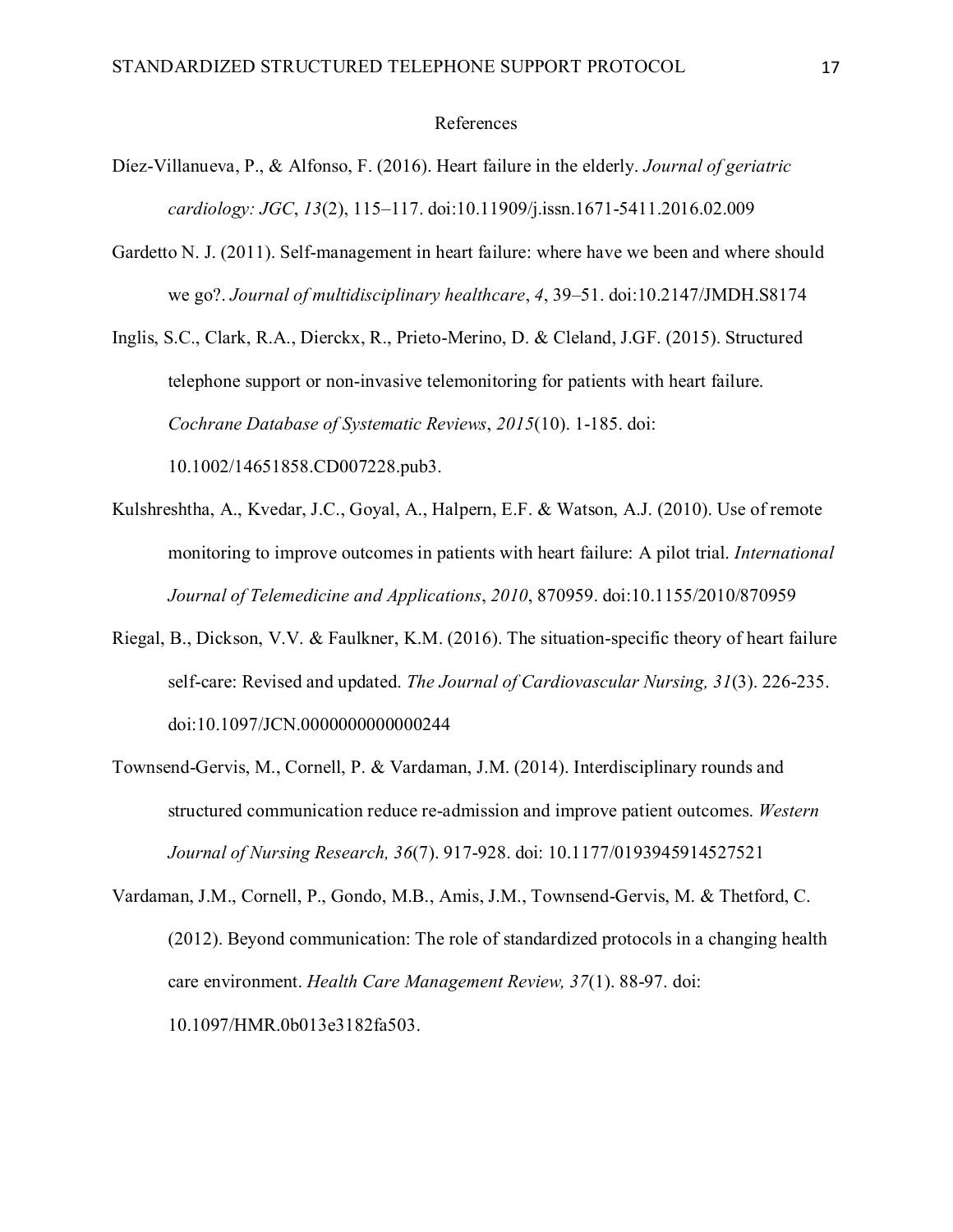Zavertnik, J.E. (2014). Self-care in older adults with heart failure: An integrative review. *Clinical Nurse Specialist, 28*(1). 19-32. doi: 10.1097/NUR.0000000000000021

Ziaeian, B. & Fonarow, G.C. (2016). The prevention of hospital readmissions in heat failure. *Progressive Cardiovascular Diseases, 58*(4). 379-385. doi: 10.1016/j.pcad.2015.09.004.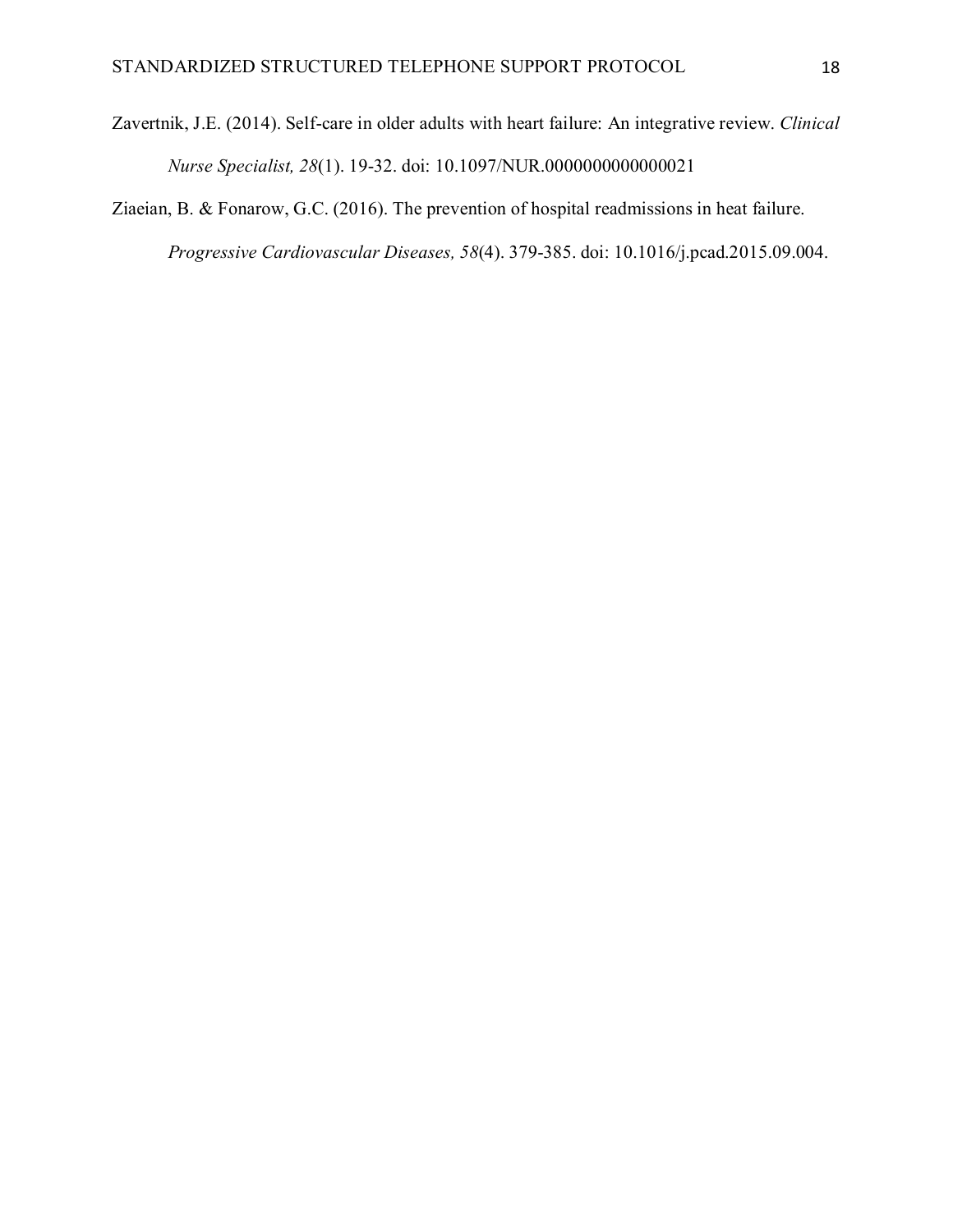# Appendix A

Other: fill in reason

Structured Telephone Support Protocol related to changes in Blood Pressure (BP)



Structured Telephone Support Protocol related to changes in Blood Pressure (BP)

Greeting: Hello, my name is<br>and I am health care provider calling from Legacy Medical Group Cardiology. I'm calling to see how you are doing<br>because [some information is missing on our dashboard] and/or [I noticed your BP

| <b>Questions to Ask</b>                                               | <b>Patient Response</b> | ASN ADUUL                                                                                                                      | <b>FAUCHL RESPONSE</b> |
|-----------------------------------------------------------------------|-------------------------|--------------------------------------------------------------------------------------------------------------------------------|------------------------|
| How are you feeling today?                                            |                         | Symptoms related to BP status (headache,<br>blurred vision, dizziness, lightheadedness)                                        |                        |
| Are you taking you BP each day?                                       |                         | If they are experiencing chest pain or pressure                                                                                |                        |
| Tell me about how you are taking your BP?                             |                         | Does the patient take medication for thyroid<br>function? If yes, ask about last thyroid function<br>check and medication use. |                        |
| What are you wearing when you check your BP?                          |                         | Tobacco use. BP is transiently elevated after<br>ingestion of tobacco/nicotine                                                 |                        |
| What time are you using the BP cuff?                                  |                         | <b>Activity tolerance</b>                                                                                                      |                        |
| Does anybody else in your house use the cuff?                         |                         | <b>Presence of edema</b>                                                                                                       |                        |
|                                                                       |                         | Sodium intake                                                                                                                  |                        |
| Where is the hub when you are using your cuff?                        |                         | Fluid intake/Urinary Output                                                                                                    |                        |
| Have you been on vacation or away from home when<br>checking your BP? |                         | <b>Medication adherence</b>                                                                                                    |                        |
| Have you been recording your BP in a log?                             |                         | <b>Recent or current illness</b>                                                                                               |                        |
|                                                                       |                         |                                                                                                                                |                        |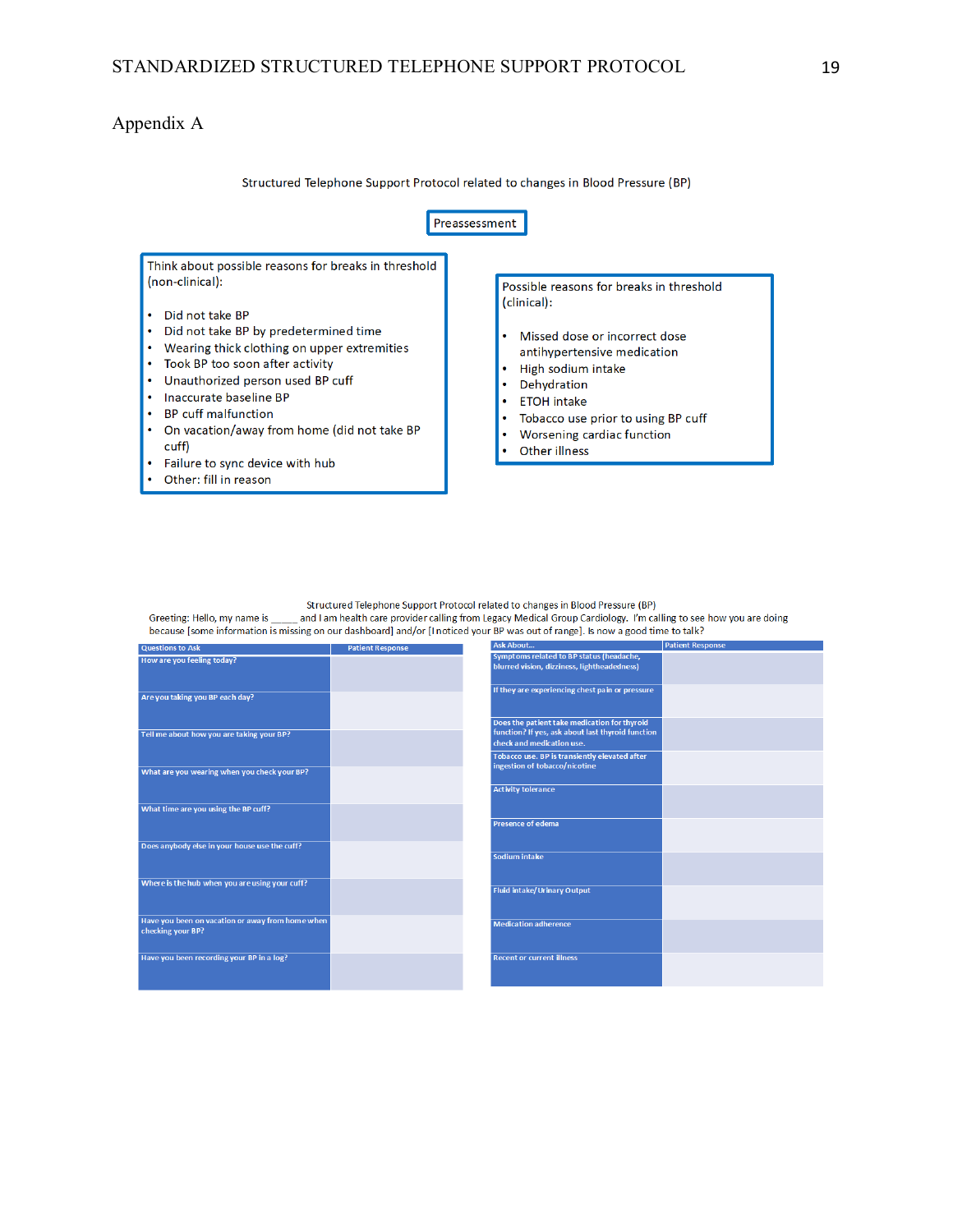Structured Telephone Support Protocol related to changes in Weight



Structured Telephone Support Protocol related to changes in Weight

Greeting: Hello, my name is and I am health care provider calling from Legacy Medical Group Cardiology. I'm calling to see how you are doing because [some information is missing on our dashboard] and/or [I noticed your weight was out of range]. Is now a good time to talk?

| <b>Questions to Ask</b>                                     | <b>Patient Response</b> |
|-------------------------------------------------------------|-------------------------|
| Are you weighing yourself every day?                        |                         |
| What are you wearing when you weigh<br>yourself?            |                         |
| What time are you weighing yourself?                        |                         |
| Is anyone other than you using scale?                       |                         |
| How close is the scale to the hub?                          |                         |
| Did you go on vacation? If yes, did you take<br>your scale? |                         |
| Are you writing your weight on the weight<br>log?           |                         |
| Have you been ill lately?                                   |                         |

| <b>Ask About</b>                                                              | <b>Patient Response</b> |
|-------------------------------------------------------------------------------|-------------------------|
| Respiratory status (increased SOB, change in use<br>of home O2, cough/wheeze) |                         |
| Increase edema (lower extremities, abdominal,<br>scrotal)                     |                         |
| <b>Chest pain or pressure</b>                                                 |                         |
| <b>Orthopnea</b>                                                              |                         |
| <b>Activity tolerance</b>                                                     |                         |
| <b>Dizziness/lightheadedness</b>                                              |                         |
| <b>Sodium</b> intake                                                          |                         |
| <b>Fluid intake/ Urinary Output</b>                                           |                         |
| <b>Medication adherence</b>                                                   |                         |
| <b>Recent or current illness</b>                                              |                         |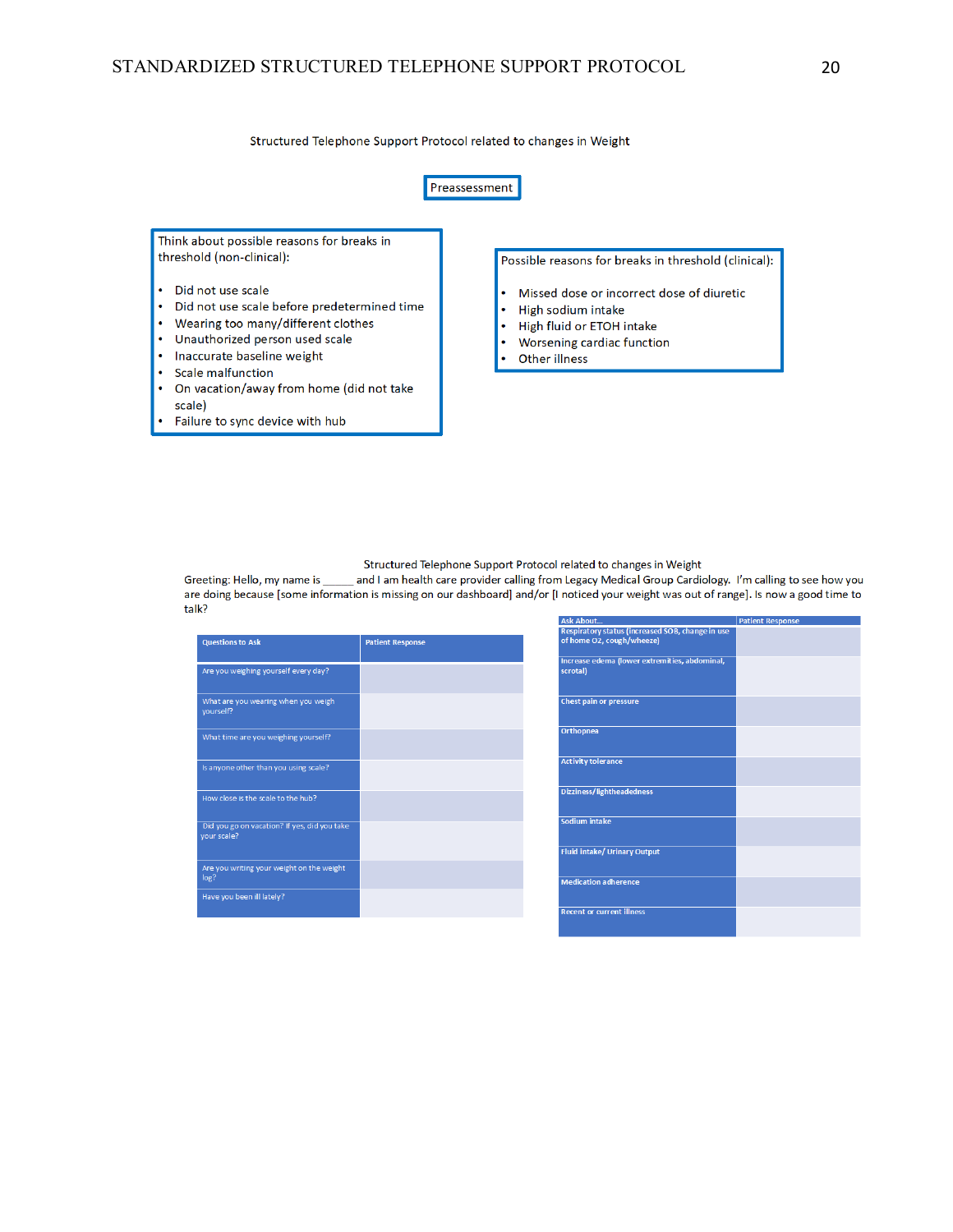

# Appendix B

Total alerts between May 17, 2019 to July19, 2019: 495 alerts Total notes recorded between May 17, 2019 to July19, 2019: 146 Factors impacting alert response / notes recorded: Number of times identified as 'device not delivered': 12 Number of days the clinic was closed (weekends & holidays): 19 Number of days primary RN not in clinic (Tuesdays): 9 Clinic Closed: Number of alerts when clinic closed: 134 Number of notes when clinic closed: 22 Primary RN not in Clinic: Number of alerts when pRN not in clinic: 87 Number of notes when pRN not in clinic: 26 Device not delivered: Number of alerts when 'device not delivered': 92 Number of notes when 'device not delivered': 33